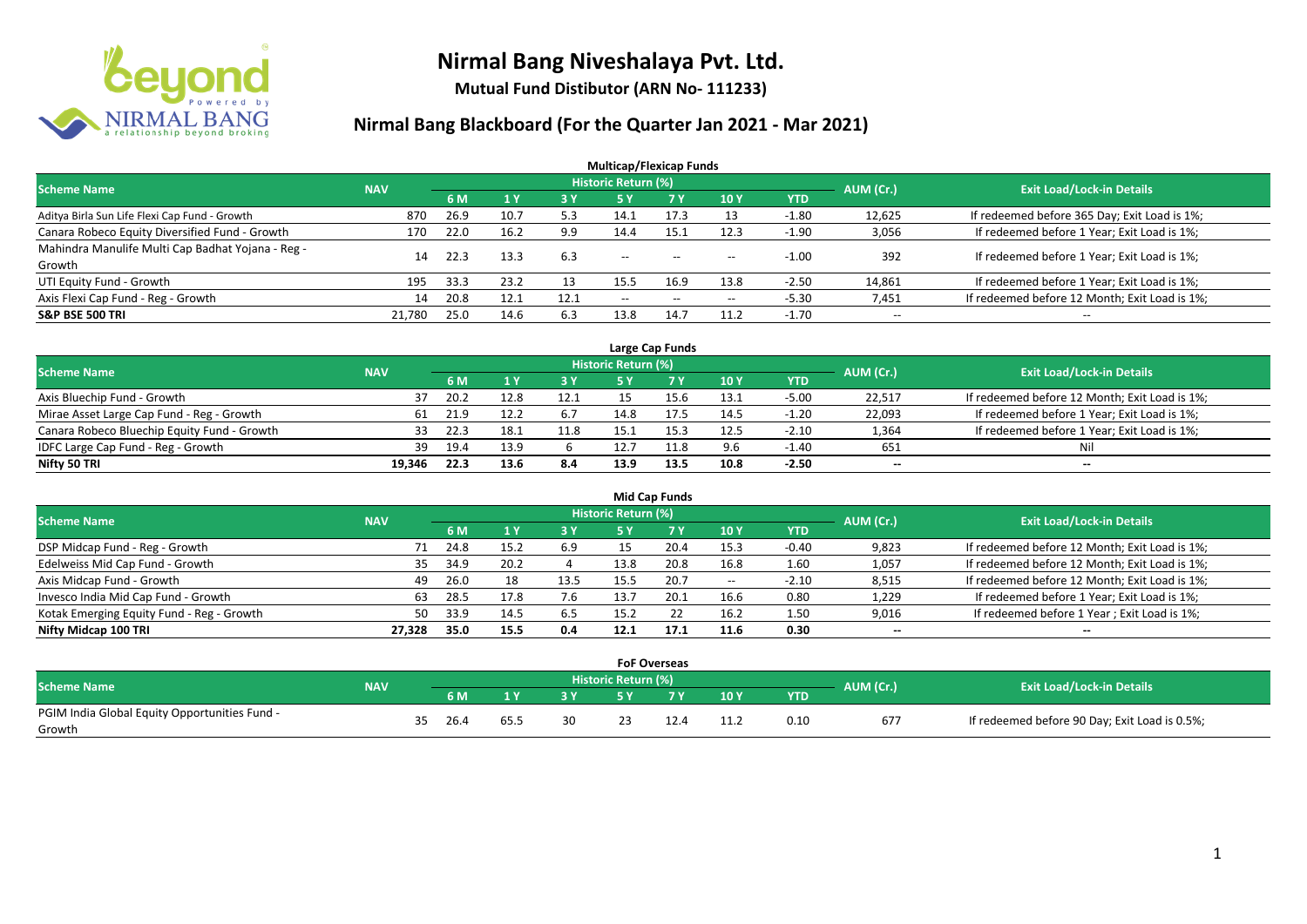

**Mutual Fund Distibutor (ARN No- 111233)**

#### **Nirmal Bang Blackboard (For the Quarter Jan 2021 - Mar 2021)**

| Large & Midcap                                   |            |      |              |      |                     |           |            |            |           |                                              |  |  |  |
|--------------------------------------------------|------------|------|--------------|------|---------------------|-----------|------------|------------|-----------|----------------------------------------------|--|--|--|
| <b>Scheme Name</b>                               | <b>NAV</b> |      |              |      | Historic Return (%) |           |            |            | AUM (Cr.) | <b>Exit Load/Lock-in Details</b>             |  |  |  |
|                                                  |            | 6 M  | $\sqrt{1}$ Y | 73 Y | 5 Y                 | <b>7Y</b> | <b>10Y</b> | <b>YTD</b> |           |                                              |  |  |  |
| Mirae Asset Emerging Bluechip Fund - Growth      | 71         | 29.2 | 20.4         | 10.2 | 19                  | 25.2      | 21.4       | 0.70       | 14,302    | If redeemed before 1 Year; Exit Load is 1%;  |  |  |  |
| Canara Robeco Emerging Equities - Growth         | 118        | 26.5 | 16.6         | 6.7  | 15.4                | 23.6      | 18.4       | $-1.80$    | 7,313     | If redeemed before 1 Year; Exit Load is 1%;  |  |  |  |
| Principal Emerging Bluechip Fund - Growth        | 129        | 26.9 | 13.7         | 4.4  | 15.1                | 20.9      | 15.9       | $-2.10$    | 2,418     | If redeemed before 365 Day; Exit Load is 1%; |  |  |  |
| Invesco India Growth Opportunities Fund - Growth | 41         | 23.3 | 10.1         | 6.6  | 13.6                | 15.6      | 12.6       | $-0.30$    | 3,472     | If redeemed before 1 Year; Exit Load is 1%;  |  |  |  |
| Kotak Equity Opportunities Fund - Reg - Growth   | 148        | 22.6 | 10.1         | 7.1  | 14.3                | 16.7      | 12.7       | $-0.60$    | 4,633     | If redeemed before 1 Year; Exit Load is 1%;  |  |  |  |
| Tata Large & Mid Cap Fund - Reg - Growth         | 249        | 22.1 | 10.5         |      |                     | 15.1      | 12.6       | $-1.90$    | 1,934     | If redeemed before 365 Day; Exit Load is 1%; |  |  |  |
| NIFTY Large Midcap 250 TRI                       | 8,868      | 28.1 | 15.6         | 5.6  | 14.3                | 16.9      | 12.7       | $-1.10$    | $- -$     | $- -$                                        |  |  |  |

| <b>Focused Funds</b>                                |            |      |      |     |                     |           |      |            |              |                                               |  |  |  |
|-----------------------------------------------------|------------|------|------|-----|---------------------|-----------|------|------------|--------------|-----------------------------------------------|--|--|--|
| <b>Scheme Name</b>                                  | <b>NAV</b> |      |      |     | Historic Return (%) |           |      |            | AUM (Cr.)    | <b>Exit Load/Lock-in Details</b>              |  |  |  |
|                                                     |            | 6 M  |      | 3 Y |                     | <b>7Y</b> | 10Y  | <b>YTD</b> |              |                                               |  |  |  |
| Axis Focused 25 Fund - Growth                       | 35         | 23.3 | 11.9 | 9.4 | 16.2                | 17.1      | $ -$ | $-5.40$    | 14,358       | If redeemed before 12 Month; Exit Load is 1%; |  |  |  |
| ICICI Prudential Focused Equity Fund - Ret - Growth | 36         | 19.8 | 21.9 | 6.4 | 12.1                | 12.5      | 10.3 | 0.10       | 974          | If redeemed before 1 Year; Exit Load is 1%;   |  |  |  |
| SBI Focused Equity Fund - Growth                    | 171        | 21.2 | -8.1 | 7.6 | 14.3                | 17.8      | 16.2 | $-2.70$    | 12,761       | If redeemed before 1 Year; Exit Load is 1%;   |  |  |  |
| <b>S&amp;P BSE 500 TRI</b>                          | 21,780     | 25.0 | 14.6 | 6.3 | 13.8                | 14.7      | 11.2 | -1.70      | $\mathbf{u}$ | $\overline{\phantom{a}}$                      |  |  |  |

| <b>Small Cap Funds</b>             |            |           |                                  |        |      |      |                          |            |                          |                                               |  |  |  |
|------------------------------------|------------|-----------|----------------------------------|--------|------|------|--------------------------|------------|--------------------------|-----------------------------------------------|--|--|--|
| <b>Scheme Name</b>                 | <b>NAV</b> | AUM (Cr.) | <b>Exit Load/Lock-in Details</b> |        |      |      |                          |            |                          |                                               |  |  |  |
|                                    |            | 6 M       |                                  | 3 Y    | 5V   |      | 10Y                      | <b>YTD</b> |                          |                                               |  |  |  |
| Axis Small Cap Fund - Reg - Growth | 39         | -33.1     | 12.4                             |        |      | 21.8 | $\overline{\phantom{a}}$ | $-0.60$    | 3,632                    | If redeemed before 12 Month; Exit Load is 1%; |  |  |  |
| DSP Small Cap Fund - Reg - Growth  | 70         | 36.8      | 21.1                             | 0.3    | 11.6 |      | 16.7                     | $-0.90$    | 6,001                    | If redeemed before 12 Month; Exit Load is 1%; |  |  |  |
| SBI Small Cap Fund - Growth        | 71         | 40.5      | 23.8                             | 4.7    | 17.  | 26.9 | 20                       | $-0.50$    | 6,628                    | If redeemed before 1 Year; Exit Load is 1%;   |  |  |  |
| Nifty Smallcap 100 TRI             | 8.912      | 43.6      | 14.6                             | $-6.5$ |      | 13.5 | 8.4                      | 1.30       | $\overline{\phantom{a}}$ | $- -$                                         |  |  |  |

#### **ELSS Schemes (Tax Saving u/s 80-C)**

| <b>Scheme Name</b>                           | <b>NAV</b> |      |      | Historic Return (%) |      |            |       |            | AUM (Cr.) | <b>Exit Load/Lock-in Details</b> |
|----------------------------------------------|------------|------|------|---------------------|------|------------|-------|------------|-----------|----------------------------------|
|                                              |            | 6 M  |      | 3 Y                 |      | <b>7 Y</b> | 10Y   | <b>YTD</b> |           |                                  |
| Aditya Birla Sun Life Tax Relief 96 - Growth | 36         | 18.1 | 8.7  | 3.b                 |      | 16.5       | 12.5  | $-3.30$    | 13,037    | -Nil                             |
| Axis Long Term Equity Fund - Growth          | 56         | 25.0 |      | 9.4                 | 13.6 | 18.8       | 16.8  | $-5.70$    | 27,181    | Nil                              |
| Canara Robeco Equity Tax Saver Fund - Growth | 87         | 27.0 | 23.7 | 12.3                | 15.1 | 16.4       | 13.2  | $-0.40$    | 1,476     | Nil                              |
| Invesco India Tax Plan - Growth              | 63         | 23.2 | 14.7 |                     | 13.4 |            | 14.1  | $-1.30$    | 1,386     | Nil                              |
| Mirae Asset Tax Saver Fund - Reg - Growth    | 23         | 28.5 | 18.9 | 9.5                 | 19   | $- -$      | $- -$ | $-0.50$    | 5,489     | Nil                              |
| <b>S&amp;P BSE 200 TRI</b>                   | 7.027      | 24.1 | 14.6 | 7.3                 | 14.1 | 14.7       | 11.3  | $-1.90$    | $\sim$    | $- -$                            |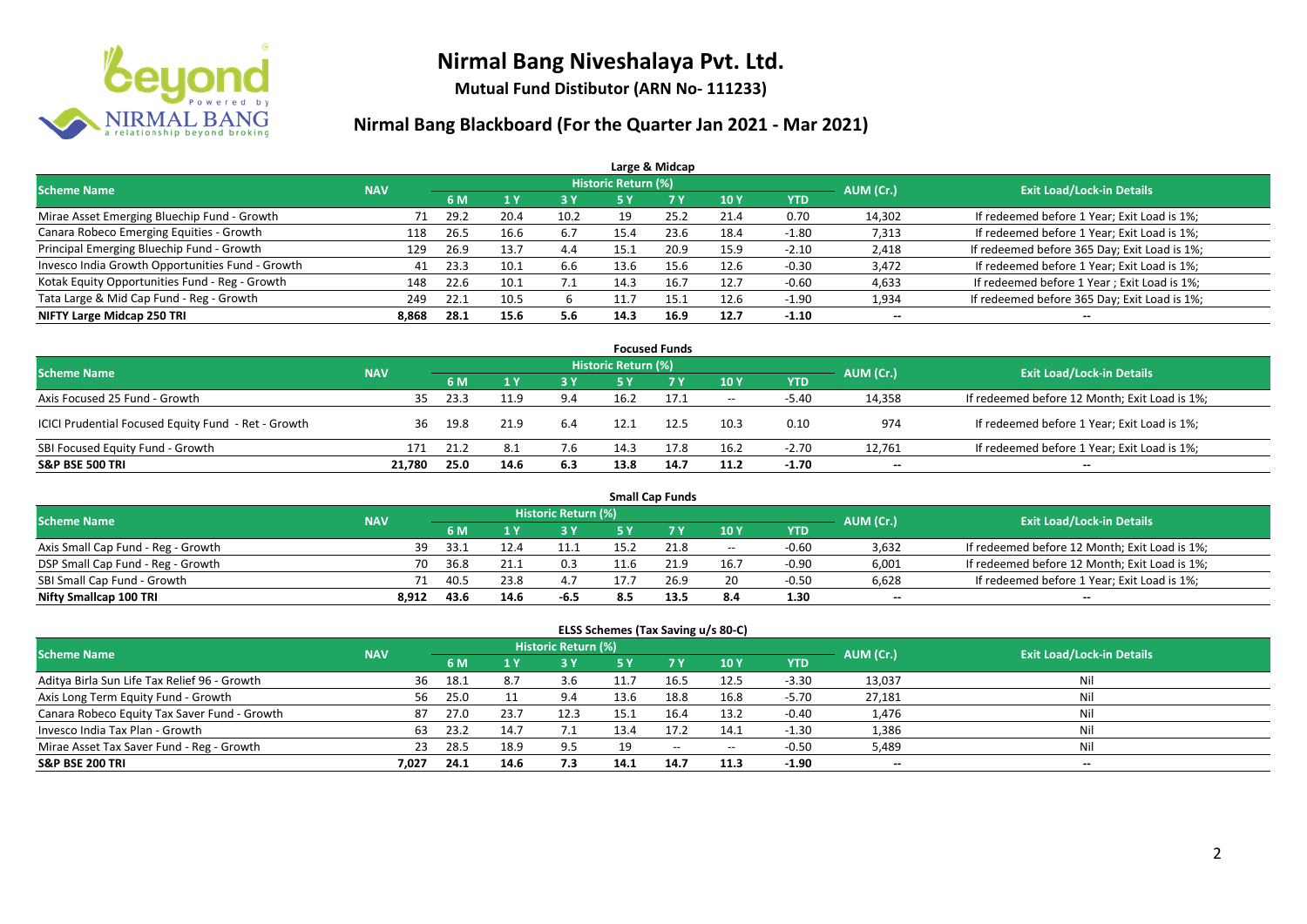

**Mutual Fund Distibutor (ARN No- 111233)**

| <b>Solution Oriented</b>                                  |            |      |      |                            |      |           |                                       |            |                          |                                                                                                                                                           |  |  |  |
|-----------------------------------------------------------|------------|------|------|----------------------------|------|-----------|---------------------------------------|------------|--------------------------|-----------------------------------------------------------------------------------------------------------------------------------------------------------|--|--|--|
| <b>Scheme Name</b>                                        | <b>NAV</b> |      |      | <b>Historic Return (%)</b> |      |           |                                       |            | AUM (Cr.)                | <b>Exit Load/Lock-in Details</b>                                                                                                                          |  |  |  |
|                                                           |            | 6 M  | 1 Y  | <b>3Y</b>                  | 5 Y  | <b>7Y</b> | 10Y                                   | <b>YTD</b> |                          |                                                                                                                                                           |  |  |  |
| <b>HDFC Childrens Gift Fund</b>                           | 145        | 19.2 | 13.6 | 6.5                        | 12.4 | 14.4      | 13.7                                  | $-1.30$    | 4,002                    | If redeemed before 1 Year; Exit Load is 3%; If redeemed bet. 1 Year<br>to 2 Year; Exit Load is 2%; If redeemed bet. 2 Year to 3 Year; Exit<br>Load is 1%; |  |  |  |
| Tata Retirement Savings Fund - Moderate Plan - Reg        | 35         | 15.0 | 10   | 5.2                        | 12.7 | 17        | $--$                                  | $-2.60$    | 1,315                    | If redeemed before 61 Month; Exit Load is 1%;                                                                                                             |  |  |  |
| Tata Retirement Savings Fund - Progressive Plan -<br>Reg  | 35         | 16.9 | 8.9  | 4.8                        | 13.9 | 16.6      | $- -$                                 | $-3.00$    | 949                      | If redeemed before 61 Month; Exit Load is 1%;                                                                                                             |  |  |  |
| Tata Retirement Savings Fund - Reg - Conservative<br>Plan | 23         | 6.0  | 9.4  | 6.2                        | 9.1  | 10.1      | $\hspace{0.05cm}$ – $\hspace{0.05cm}$ | $-1.10$    | 164                      | If redeemed before 61 Month; Exit Load is 1%;                                                                                                             |  |  |  |
| <b>S&amp;P BSE 200 TRI</b>                                | 7,027      | 24.1 | 14.6 | 7.3                        | 14.1 | 14.7      | 11.3                                  | $-1.90$    | $\overline{\phantom{a}}$ | $\overline{\phantom{a}}$                                                                                                                                  |  |  |  |

| <b>Index Fund</b>                                  |            |              |      |                            |      |      |      |            |                          |                                               |  |  |  |
|----------------------------------------------------|------------|--------------|------|----------------------------|------|------|------|------------|--------------------------|-----------------------------------------------|--|--|--|
| <b>Scheme Name</b>                                 | <b>NAV</b> |              |      | <b>Historic Return (%)</b> |      |      |      |            | AUM (Cr.)                | <b>Exit Load/Lock-in Details</b>              |  |  |  |
|                                                    |            | 6 M          |      | 3 Y                        | 5 Y  |      | 10Y  | <b>YTD</b> |                          |                                               |  |  |  |
| HDFC Index Fund-NIFTY 50 Plan                      |            | 22.0<br>125  | 12.6 | 7.8                        | 13.3 | 12.9 | 10.1 | $-2.50$    | 2,355                    | If redeemed before 3 Day; Exit Load is 0.25%; |  |  |  |
| ICICI Prudential Nifty Next 50 Index Fund - Growth |            | - 19.7<br>28 | 8.8  | 0.9                        | 11.7 | 14.9 | 11.2 | $-2.40$    | 931                      | Nil                                           |  |  |  |
| UTI Nifty Index Fund - Growth                      |            | 22.1<br>90   |      |                            | 13.5 |      | 10.1 | $-2.50$    | 3,173                    | Nil                                           |  |  |  |
| Nifty 50 TRI                                       | 19,346     | 22.3         | 13.6 | 8.4                        | 13.9 | 13.5 | 10.8 | $-2.50$    | $\overline{\phantom{a}}$ | $\overline{\phantom{a}}$                      |  |  |  |

| <b>Contra/Value Fund</b>              |            |      |      |                            |      |      |      |         |           |                                             |  |  |
|---------------------------------------|------------|------|------|----------------------------|------|------|------|---------|-----------|---------------------------------------------|--|--|
| <b>Scheme Name</b>                    | <b>NAV</b> |      |      | <b>Historic Return (%)</b> |      |      |      |         | AUM (Cr.) | <b>Exit Load/Lock-in Details</b>            |  |  |
|                                       |            | 6 M  |      | 3 Y                        |      |      | 10Y  | YTD     |           |                                             |  |  |
| Invesco India Contra Fund - Growth    | 59         | 21.7 | 16.3 | 6.5                        | 14.8 | 19.4 | 14.2 | $-0.90$ | 6,010     | If redeemed before 1 Year; Exit Load is 1%; |  |  |
| UTI Value Opportunities Fund - Growth |            | 27.9 | 16.4 | 7.8                        |      |      | 11.3 | 0.40    | 5,202     | If redeemed before 1 Year; Exit Load is 1%; |  |  |
| S&P BSE 500 TRI                       | 21,780     | 25.0 | 14.6 | 6.3                        | 13.8 | 14.7 | 11.2 | $-1.70$ | $- -$     | $- -$                                       |  |  |

|                                                                           |            |      |              |                            |                          | Sector/Thematic          |                                       |            |           |                                               |
|---------------------------------------------------------------------------|------------|------|--------------|----------------------------|--------------------------|--------------------------|---------------------------------------|------------|-----------|-----------------------------------------------|
| <b>Scheme Name</b>                                                        | <b>NAV</b> |      |              | <b>Historic Return (%)</b> |                          |                          |                                       |            | AUM (Cr.) | <b>Exit Load/Lock-in Details</b>              |
|                                                                           |            | 6 M  | $\sqrt{1}$ Y | 73 Y.                      | 5 Y                      | 7 Y                      | 10Y                                   | <b>YTD</b> |           |                                               |
| Canara Robeco Consumer Trends Fund - Reg -<br>Growth                      | 51         | 25.1 | 16.5         | 10.5                       | 16.7                     | 19.1                     | 14.5                                  | $-0.50$    | 492       | If redeemed before 1 Year; Exit Load is 1%;   |
| Mirae Asset Great Consumer Fund - Growth                                  | 42         | 25.3 | 9.8          |                            | 16                       | 16.8                     | $\hspace{0.05cm}$ – $\hspace{0.05cm}$ | 1.90       | 1,092     | If redeemed before 1 Year; Exit Load is 1%;   |
| ICICI Prudential Technology Fund - Growth                                 | 99         | 47.8 | 60.4         | 23.8                       | 19.2                     | 17.5                     | 17.9                                  | 0.50       | 1,185     | If redeemed before 15 Day; Exit Load is 1%;   |
| Nippon India Pharma Fund - Growth                                         | 244        | 21.6 | 53.3         | 18.6                       | 11.5                     | 16.5                     | 16.2                                  | $-3.70$    | 4,383     | If redeemed before 1 Month; Exit Load is 1%;  |
| BNP Paribas India Consumption Fund - Reg - Growth                         | 15         | 20.4 | 13           | $- -$                      | $\overline{\phantom{a}}$ | $\overline{\phantom{a}}$ | $- -$                                 | $-0.70$    | 641       | If redeemed before 12 Month; Exit Load is 1%; |
| ICICI Prudential Banking and Financial Services Fund -<br>Retail - Growth | 65         | 30.2 | $-7.4$       | 0.7                        | 15.2                     | 18.3                     | 14.1                                  | $-1.10$    | 3,381     | If redeemed before 15 Day; Exit Load is 1%;   |
| <b>S&amp;P BSE 500 TRI</b>                                                | 21,780     | 25.0 | 14.6         | 6.3                        | 13.8                     | 14.7                     | 11.2                                  | $-1.70$    | $-$       | $\overline{\phantom{a}}$                      |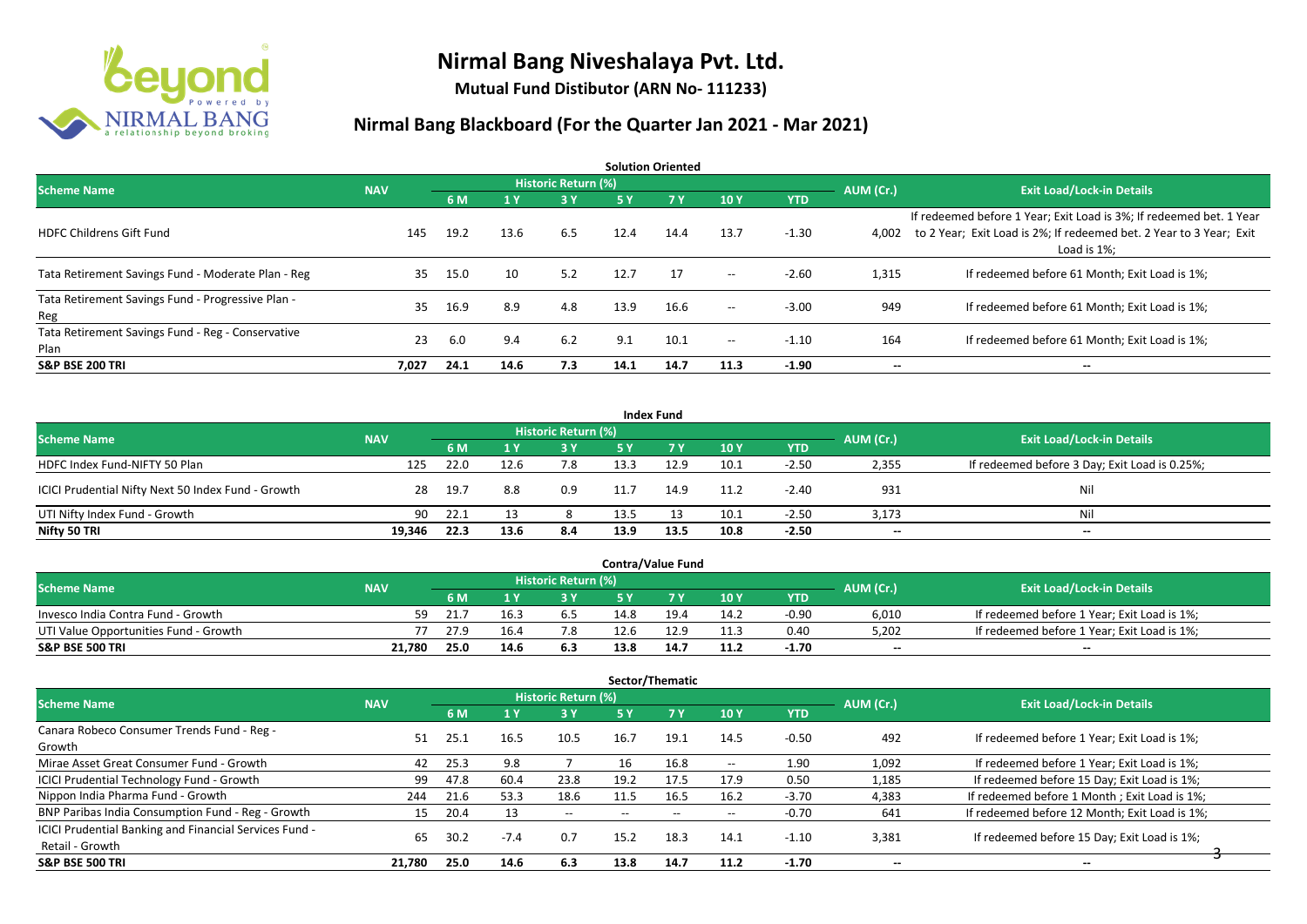

**Mutual Fund Distibutor (ARN No- 111233)**

| <b>Dynamic Asset Allocation Funds</b>            |            |      |      |                            |                          |           |                                       |            |           |                                               |  |  |  |
|--------------------------------------------------|------------|------|------|----------------------------|--------------------------|-----------|---------------------------------------|------------|-----------|-----------------------------------------------|--|--|--|
| <b>Scheme Name</b>                               | <b>NAV</b> |      |      | <b>Historic Return (%)</b> |                          |           |                                       |            | AUM (Cr.) | <b>Exit Load/Lock-in Details</b>              |  |  |  |
|                                                  |            | 6 M  |      | <b>73 YZ</b>               | 5 Y                      | <b>7Y</b> | 10Y                                   | <b>YTD</b> |           |                                               |  |  |  |
| ICICI Prudential Balanced Advantage Fund - Reg - | 42         | 14.1 |      |                            | 10.8                     | 12.4      | 12.2                                  | $-0.60$    |           | If redeemed before 1 Year; Exit Load is 1%;   |  |  |  |
| Growth                                           |            |      | 10.1 | 8                          |                          |           |                                       |            | 28,546    |                                               |  |  |  |
| Nippon India Balanced Advantage Fund - Growth    | 104        | 14.2 |      | 4.8                        | 11.4                     | 12.9      | 10.3                                  | -0.40      | 2,886     | If redeemed before 12 Month; Exit Load is 1%; |  |  |  |
| Edelweiss Balanced Advantage Fund - Growth       | 30         | 15.4 | 18.7 | 9.2                        | 10.9                     | 12.4      | 10.4                                  | $-0.70$    | 2,221     | If redeemed before 365 Day; Exit Load is 1%;  |  |  |  |
| Kotak Balanced Advantage Fund - Reg - Growth     | 13         | 11.6 | 12.2 | $- -$                      | $\hspace{0.05cm} \cdots$ | $- -$     | $\hspace{0.05cm}$ – $\hspace{0.05cm}$ | $-0.10$    | 5,721     | If redeemed before 1 Year; Exit Load is 1%;   |  |  |  |
| NIFTY 50 Hybrid Composite Debt 65:35 Index       | 12,149     | 15.3 | 14.9 | 9.6                        | 12.7                     | 12.5      | 10.5                                  | $-1.70$    | $- -$     | $- -$                                         |  |  |  |

| <b>Hybrid Aggressive</b>                        |            |      |      |                            |      |       |       |            |              |                                               |  |  |  |
|-------------------------------------------------|------------|------|------|----------------------------|------|-------|-------|------------|--------------|-----------------------------------------------|--|--|--|
| Scheme Name                                     | <b>NAV</b> |      |      | <b>Historic Return (%)</b> |      |       |       |            | AUM (Cr.)    | <b>Exit Load/Lock-in Details</b>              |  |  |  |
|                                                 |            | 6 M  |      | 3 Y                        |      |       | 10Y   | <b>YTD</b> |              |                                               |  |  |  |
| Canara Robeco Equity Hybrid Fund - Growth       | 198        | 17.3 |      | 9.5                        | 12.9 |       | 12.9  | $-1.50$    | 4,170        | If redeemed before 1 Year; Exit Load is 1%;   |  |  |  |
| SBI Equity Hybrid Fund - Growth                 | 162        | 16.2 |      |                            |      |       | 12.5  | $-1.80$    | 35,656       | If redeemed before 12 Month; Exit Load is 1%; |  |  |  |
| Mirae Asset Hybrid - Equity Fund - Reg - Growth | 18         | 17.3 |      |                            | 12.9 | $- -$ | $- -$ | $-0.80$    | 4,379        | If redeemed before 1 Year; Exit Load is 1%;   |  |  |  |
| NIFTY 50 Hybrid Composite Debt 65:35 Index      | 12.149     | 15.3 | 14.9 | 9.6                        | 12.7 |       | 10.5  | $-1.70$    | $\mathbf{u}$ | $\sim$                                        |  |  |  |

|                                         |            |        |      |      |           | Gold                             |                          |            |       |                                                                  |
|-----------------------------------------|------------|--------|------|------|-----------|----------------------------------|--------------------------|------------|-------|------------------------------------------------------------------|
| <b>Scheme Name</b>                      | <b>NAV</b> |        |      |      | AUM (Cr.) | <b>Exit Load/Lock-in Details</b> |                          |            |       |                                                                  |
|                                         |            |        |      | 3 Y  | 5 Y       |                                  | 10Y                      | <b>YTD</b> |       |                                                                  |
| HDFC Gold Fund - Growth                 | 16         | -8.2   | 20.4 | 16.1 |           |                                  | $-\!$                    | $-2.70$    | 1,055 | If redeemed before 6 Months; Exit Load is 2%; If redeemed bet. 6 |
|                                         |            |        |      |      |           |                                  |                          |            |       | Months to 12 Months; Exit Load is 1%;                            |
| Kotak Gold Fund - Reg - Growth          | 20         | $-7.7$ | 19.9 | 16.7 | 11 ۵      |                                  | $\hspace{0.05cm} \ldots$ | $-2.20$    | 794   | If redeemed before 1 Year; Exit Load is 1%;                      |
| Nippon India Gold Savings Fund - Growth | 20         | -8.5   | 19.4 | 15.7 |           |                                  | $\hspace{0.05cm} \ldots$ | $-2.50$    | 1,346 | If redeemed before 15 Day; Exit Load is 1%;                      |
| <b>Prices of Gold</b>                   | 49.205     | -6.9   |      | 17.6 | 13.1      |                                  | 9.4                      | $-1.60$    | $- -$ | $\overline{\phantom{a}}$                                         |

| <b>Arbitrage Fund</b>                      |            |    |     |  |                     |    |  |       |            |           |                                                 |  |  |  |
|--------------------------------------------|------------|----|-----|--|---------------------|----|--|-------|------------|-----------|-------------------------------------------------|--|--|--|
| <b>Scheme Name</b>                         | <b>NAV</b> |    |     |  | Historic Return (%) |    |  |       |            | AUM (Cr.) | <b>Exit Load/Lock-in Details</b>                |  |  |  |
|                                            |            |    | 1 M |  | 6 M                 |    |  | 73 Y  | <b>YTD</b> |           |                                                 |  |  |  |
| IDFC Arbitrage Fund - Reg - Growth         |            | 25 |     |  | 3.2                 |    |  | 5.2   | 1.60       | 6,670     | If redeemed before 1 Month; Exit Load is 0.25%; |  |  |  |
| Kotak Equity Arbitrage Fund - Reg - Growth |            | 29 | 3.6 |  |                     |    |  | 5.4   | 2.30       | 14,908    | If redeemed before 30 Day; Exit Load is 0.25%;  |  |  |  |
| Tata Arbitrage Fund - Reg - Growth         |            |    |     |  | 3.5                 |    |  | $- -$ | 1.20       | 2,814     | If redeemed before 30 Day; Exit Load is 0.25%;  |  |  |  |
| Nippon India Arbitrage Fund - Growth       |            |    |     |  | 3.3                 | эa |  | 5.5   | 1.40       | 8,029     | If redeemed before 1 Month; Exit Load is 0.25%; |  |  |  |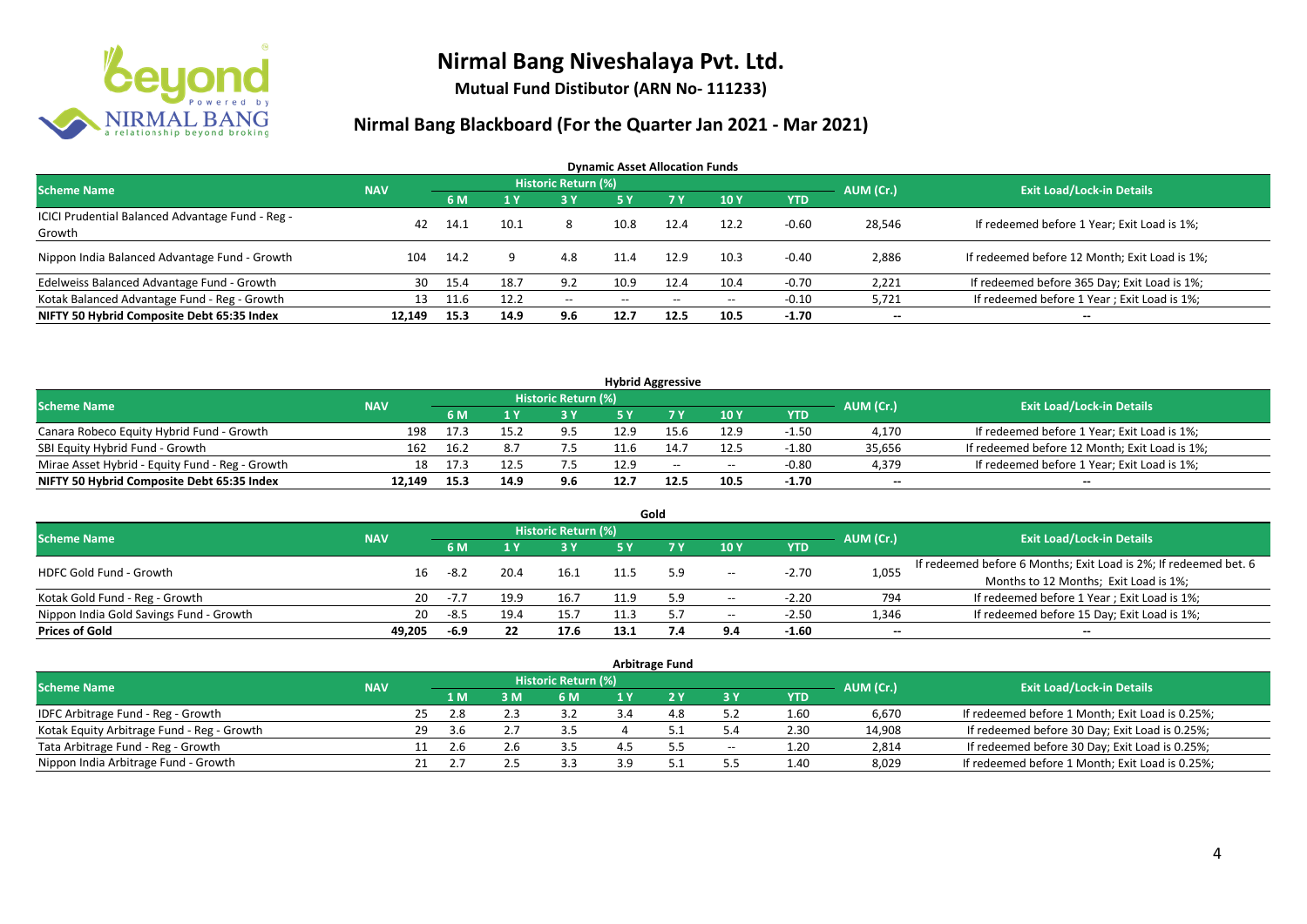

**Mutual Fund Distibutor (ARN No- 111233)**

| <b>Overnight Fund</b>                          |                          |           |            |                            |     |      |                          |                 |           |                                  |  |  |  |
|------------------------------------------------|--------------------------|-----------|------------|----------------------------|-----|------|--------------------------|-----------------|-----------|----------------------------------|--|--|--|
| <b>Scheme Name</b>                             | <b>NAV</b>               |           |            | <b>Historic Return (%)</b> |     |      | <b>YTM</b>               | Avg             | AUM (Cr.) | <b>Exit Load/Lock-in Details</b> |  |  |  |
|                                                |                          | <b>1W</b> | <b>2 W</b> | 1 M                        | 3 M | 71 Y |                          | <b>Maturity</b> |           |                                  |  |  |  |
| IDFC Overnight Fund - Reg - Growth             | 1,090                    | 3.0       |            | 2.9                        | 2.8 |      | 2.14                     | 0.00            | 1,500     | Nil                              |  |  |  |
| Tata Overnight Fund - Reg - Growth             | 1,078                    | 3.0       |            | 2.9                        | 2.9 |      | 3.02                     | 0.00            | 1,786     | Nil                              |  |  |  |
| SBI Overnight Fund - Growth                    | 3,303                    | 3.1       |            |                            | 2.9 |      | 2.85                     | 0.00            | 12,173    | Nil                              |  |  |  |
| ICICI Prudential Overnight Fund - Reg - Growth | 110                      | 3.0       |            | 2.9                        | 2.8 |      | 2.96                     | 0.00            | 8,589     | Nil                              |  |  |  |
| Nippon India Overnight Fund - Reg - Growth     | 110                      | 3.0       |            | 2.9                        | 2.9 |      | 2.97                     | 0.00            | 5,456     | Nil                              |  |  |  |
| <b>CRISIL Liquid Fund Index</b>                | $\overline{\phantom{a}}$ | 3.5       | 3.4        | 3.3                        | 3.4 | 4.4  | $\overline{\phantom{a}}$ | $\sim$          | $\sim$    | $\overline{\phantom{a}}$         |  |  |  |

| <b>Liauid Funds</b>                              |            |           |     |                     |     |      |                        |                 |                          |                                  |  |  |  |
|--------------------------------------------------|------------|-----------|-----|---------------------|-----|------|------------------------|-----------------|--------------------------|----------------------------------|--|--|--|
| <b>Scheme Name</b>                               | <b>NAV</b> |           |     | Historic Return (%) |     |      | <b>YTM</b>             | <b>Avg</b>      | AUM (Cr.)                | <b>Exit Load/Lock-in Details</b> |  |  |  |
|                                                  |            | <b>1W</b> | 2 W | 1 M                 | 3 M | 71 Y |                        | <b>Maturity</b> |                          |                                  |  |  |  |
| Aditya Birla Sun Life Liquid Fund - Reg - Growth | 328        | 3.2       |     | 2.8                 | 2.9 | 4.1  | 3.18                   | 0.11            | 33,431                   | Ref Footnote*                    |  |  |  |
| ICICI Prudential Liquid Fund - Reg - Growth      | 301        | 3.3       |     | 2.9                 | 2.9 | 4.1  | 3.09                   | 0.07            | 42,177                   | Ref Footnote*                    |  |  |  |
| Kotak Liquid Fund - Reg - Growth                 | 4,119      | 3.3       |     | 2.8                 | 2.9 | 3.9  | 3.05                   | 0.09            | 31,718                   | Ref Footnote*                    |  |  |  |
| Nippon India Liquid Fund - Growth                | 4,970      | 3.2       |     |                     | 2.9 | 4.1  | 3.08                   | 0.12            | 23,245                   | Ref Footnote*                    |  |  |  |
| Mahindra Manulife Liquid Fund - Reg - Growth     | 1,322      | 3.3       |     | 2.9                 |     | 4.1  | 3.27                   | 0.14            | 1,665                    | Ref Footnote*                    |  |  |  |
| <b>CRISIL Liquid Fund Index</b>                  | $\sim$     | 3.5       |     | 3.3                 |     | 4.4  | $\qquad \qquad \cdots$ | $\sim$          | $\overline{\phantom{a}}$ | $- -$                            |  |  |  |

| <b>Ultra Short Fund</b>                           |            |     |     |                     |     |       |            |                 |           |                                  |  |  |
|---------------------------------------------------|------------|-----|-----|---------------------|-----|-------|------------|-----------------|-----------|----------------------------------|--|--|
| <b>Scheme Name</b>                                | <b>NAV</b> |     |     | Historic Return (%) |     |       | <b>YTM</b> | <b>Avg</b>      | AUM (Cr.) | <b>Exit Load/Lock-in Details</b> |  |  |
|                                                   |            | 1 M | 3 M | 6 M                 |     | 3Y    |            | <b>Maturity</b> |           |                                  |  |  |
| HDFC Ultra Short Term Fund - Reg - Growth         | 12         | 2.3 |     | 4.1                 | 6.1 | $- -$ | 3.81       | 0.45            | 14,228    | Nil                              |  |  |
| ICICI Prudential Ultra Short Term Fund - Growth   | 21         | 2.6 |     |                     | 6.1 |       | 4.63       | 0.46            | 8,558     | Nil                              |  |  |
| UTI Ultra Short Term Fund - Growth                | 3,239      | 2.7 |     | 4.1                 | 4.9 |       | 4.63       | 0.30            | 2,055     | Nil                              |  |  |
| Aditya Birla Sun Life Savings Fund - Reg - Growth | 420        | 1.8 | 3.6 | 4.8                 | 6.5 | 7.6   | 3.89       | 0.53            | 16,540    | Nil                              |  |  |
| <b>NIFTY Ultra Short Duration Debt Index</b>      | 4.229      | 2.7 | 3.5 | 3.8                 | 5.2 |       | $\sim$     | $- -$           | $- -$     | $- -$                            |  |  |

| <b>Money Market Fund</b>                         |                          |     |     |                     |     |        |            |                 |                          |                                               |  |  |  |
|--------------------------------------------------|--------------------------|-----|-----|---------------------|-----|--------|------------|-----------------|--------------------------|-----------------------------------------------|--|--|--|
| <b>Scheme Name</b>                               | <b>NAV</b>               |     |     | Historic Return (%) |     |        | <b>YTM</b> | Avg             | AUM (Cr.)                | <b>Exit Load/Lock-in Details</b>              |  |  |  |
|                                                  |                          | 1 M | : M | 6 M                 |     | - 3 Y  |            | <b>Maturity</b> |                          |                                               |  |  |  |
| Aditya Birla Sun Life Money Manager Fund - Reg - | 283                      |     | 3.3 |                     | 6.3 | 7.4    | 3.75       | 0.45            | 9,548                    | Nil                                           |  |  |  |
| Growth                                           |                          | 2.6 |     |                     |     |        |            |                 |                          |                                               |  |  |  |
| SBI Savings Fund - Growth                        | 32                       | 2.5 |     | 3.6                 | 5.4 |        | 3.53       | 0.30            | 22,019                   | If redeemed before 3 Days; Exit Load is 0.1%; |  |  |  |
| HDFC Money Market Fund - Growth                  | 4,388                    | 2.8 |     | 3.8                 |     |        | 3.4        | 0.23            | 11,197                   | Nil                                           |  |  |  |
| Tata Money Market Fund - Reg - Growth            | 3,612                    | 3.1 |     |                     | 6.1 | 4.6    | 3.61       | 0.28            | 1,524                    | Nil                                           |  |  |  |
| <b>CRISIL Liquid Fund Index</b>                  | $\overline{\phantom{a}}$ | 3.3 | 3.4 | 3.7                 | 4.4 | $\sim$ | $- -$      | $- -$           | $\overline{\phantom{a}}$ | $\overline{\phantom{a}}$                      |  |  |  |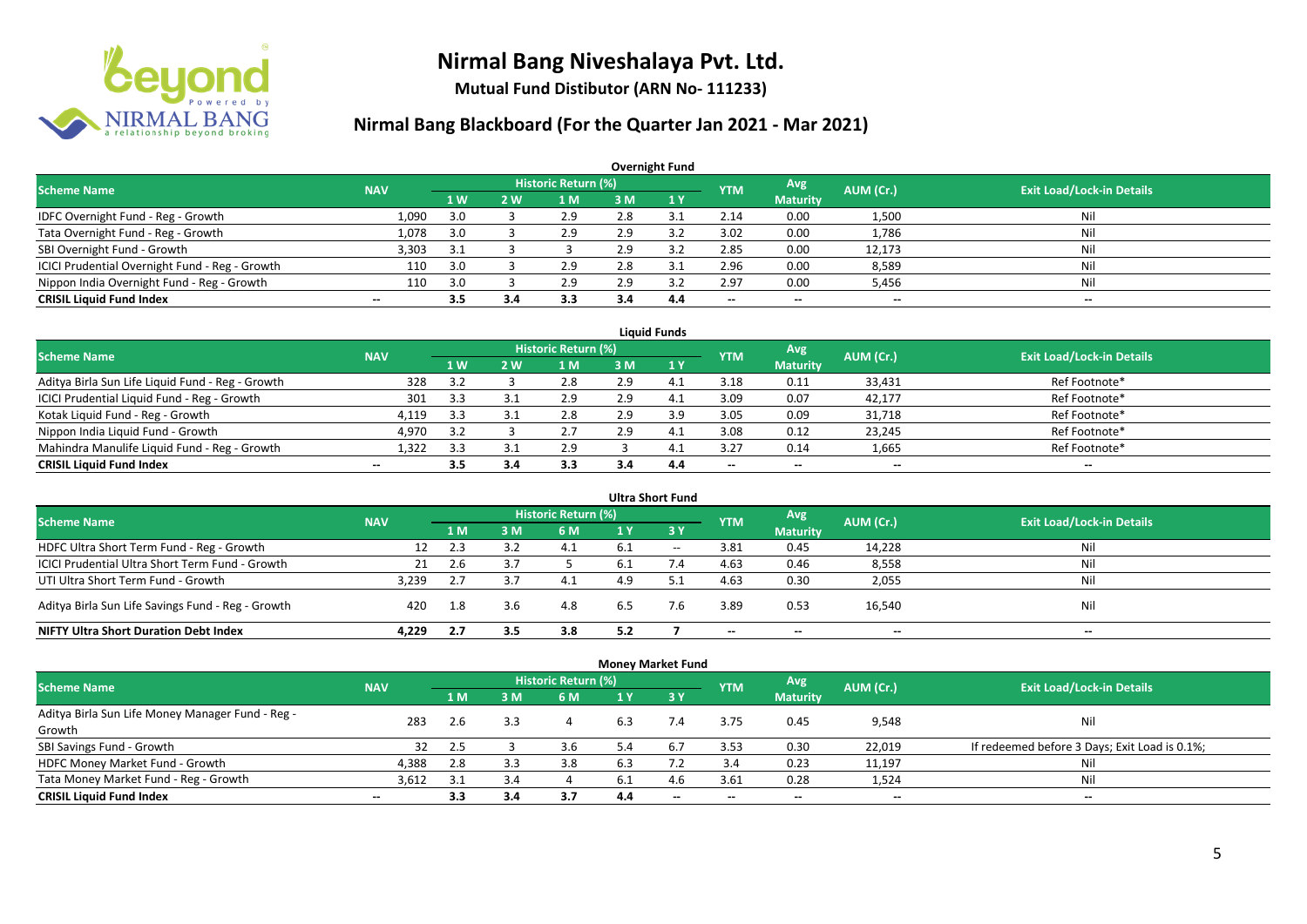

**Mutual Fund Distibutor (ARN No- 111233)**

| <b>Short Term Fund</b>                           |            |     |                |     |                     |      |     |            |                 |           |                                  |  |  |
|--------------------------------------------------|------------|-----|----------------|-----|---------------------|------|-----|------------|-----------------|-----------|----------------------------------|--|--|
| <b>Scheme Name</b>                               | <b>NAV</b> |     |                |     | Historic Return (%) |      |     | <b>YTM</b> | Avg             | AUM (Cr.) | <b>Exit Load/Lock-in Details</b> |  |  |
|                                                  |            |     | 1 M.           | B M | 6 M                 | 1 Y  |     |            | <b>Maturity</b> |           |                                  |  |  |
| HDFC Short Term Debt Fund - Growth               |            | 25. | -0.7           |     | b.4                 | 10.1 |     | 5.31       | 3.46            | 17.928    | Nil                              |  |  |
| Nippon India Short Term Fund - Growth            |            | 41  | -0.8           |     |                     | 8.5  | 7 Q | 5.09       | 2.40            | 8,710     | Nil                              |  |  |
| <b>ICICI Prudential Short Term Fund - Growth</b> |            | 46  | $\mathbf{1.4}$ |     | 6.1                 | ם נ  | 8.6 | 4.91       | 3.06            | 23,697    | Nil                              |  |  |

| <b>Low Duration Fund</b>                     |            |      |     |                     |  |  |            |                 |           |                                  |  |  |  |  |
|----------------------------------------------|------------|------|-----|---------------------|--|--|------------|-----------------|-----------|----------------------------------|--|--|--|--|
| Scheme Name                                  | <b>NAV</b> |      |     | Historic Return (%) |  |  | <b>YTM</b> | Avg             | AUM (Cr.) | <b>Exit Load/Lock-in Details</b> |  |  |  |  |
|                                              |            | 1 M. | 3 M | 6 M                 |  |  |            | <b>Maturity</b> |           |                                  |  |  |  |  |
| <b>HDFC Low Duration Fund - Growth</b>       |            | 3.1  |     | 6.3                 |  |  | 4.54       | 1.94            | 25.421    |                                  |  |  |  |  |
| ICICI Prudential Savings Fund - Reg - Growth | 415        |      |     | 6.3                 |  |  | 4.3        | 2.06            | 29,895    | M                                |  |  |  |  |
| Kotak Low Duration Fund - Std - Growth       | 2.616      |      |     |                     |  |  | 4.55       | 1.22            | 11,678    |                                  |  |  |  |  |

| <b>Banking &amp; PSU Bond Funds</b>                 |            |    |      |   |                            |  |       |            |                  |           |                                  |  |  |
|-----------------------------------------------------|------------|----|------|---|----------------------------|--|-------|------------|------------------|-----------|----------------------------------|--|--|
| <b>Scheme Name</b>                                  | <b>NAV</b> |    |      |   | <b>Historic Return (%)</b> |  |       | <b>YTM</b> | Avg <sup>1</sup> | AUM (Cr.) |                                  |  |  |
|                                                     |            |    | 1 M  | M | 6 M                        |  |       |            | <b>Maturity</b>  |           | <b>Exit Load/Lock-in Details</b> |  |  |
| HDFC Banking and PSU Debt Fund - Reg - Growth       |            | 18 | 0.5  |   | 6.4                        |  | 8.7   | 5.27       | 3.68             | 11,313    | Nil                              |  |  |
| Tata Banking & PSU Debt Fund - Reg - Growth         |            |    | $-1$ |   |                            |  | $- -$ | 4.98       | 3.53             | 644       | Nil                              |  |  |
| Kotak Banking and PSU Debt Fund - Reg - Growth      |            | 50 | 1.0  |   |                            |  |       | 5.17       | 3.98             | 10,801    | Nil                              |  |  |
| Nippon India Banking & PSU Debt Fund - Reg - Growth |            | 16 | U.I  |   | 5.3                        |  | Q     | 4.83       | 3.85             | 7,210     | Nil                              |  |  |

| <b>Corporate Bond Funds</b>                         |            |    |        |      |                     |      |       |            |                 |           |                                  |  |  |  |
|-----------------------------------------------------|------------|----|--------|------|---------------------|------|-------|------------|-----------------|-----------|----------------------------------|--|--|--|
| <b>Scheme Name</b>                                  | <b>NAV</b> |    |        |      | Historic Return (%) |      |       | <b>YTM</b> | Avg             | AUM (Cr.) | <b>Exit Load/Lock-in Details</b> |  |  |  |
|                                                     |            |    | 1 M    | 8 M' | 6 M                 |      | 3Y    |            | <b>Maturity</b> |           |                                  |  |  |  |
| ICICI Prudential Corporate Bond Fund - Reg - Growth |            | 23 | -1.5   |      | 5.5                 | 9.7  | 8.8   | 4.63       | 3.22            | 19,716    | Nil                              |  |  |  |
| IDFC Corporate Bond Fund - Reg - Growth             |            |    | $-2.7$ |      | 5.2                 | 10.6 | -8.5  | 4.94       | 3.23            | 22,906    | Nil                              |  |  |  |
| HDFC Corporate Bond Fund - Growth                   |            | 25 | $-0.3$ |      |                     | 10.9 | 9.3   | 5.09       | 4.38            | 29,220    | Nil                              |  |  |  |
| UTI Corporate Bond Fund - Reg - Growth              |            |    | -1.8   |      | 5.3                 | 9.8  | $- -$ | 4.98       | 3.15            | 2,855     | Nil                              |  |  |  |

| <b>Credit Risk Fund</b>                           |            |    |      |     |                            |      |           |            |                               |           |                                                                       |
|---------------------------------------------------|------------|----|------|-----|----------------------------|------|-----------|------------|-------------------------------|-----------|-----------------------------------------------------------------------|
| <b>Scheme Name</b>                                | <b>NAV</b> |    |      |     | <b>Historic Return (%)</b> |      |           | <b>YTM</b> | <b>Avg</b><br><b>Maturity</b> | AUM (Cr.) | <b>Exit Load/Lock-in Details</b>                                      |
|                                                   |            |    | '1 M | 3 M | 6 M                        |      | <b>3Y</b> |            |                               |           |                                                                       |
| <b>ICICI Prudential Credit Risk Fund - Growth</b> |            | 23 | -4.9 |     | 8.3                        | 9.2  | 8.6       | 7.71       | 2.50                          | 6,735     | If redeemed before 1 Year; Exit Load is 1%;                           |
| HDFC Credit Risk Debt Fund - Reg - Growth         |            |    |      | 9.1 | 10.8                       | 10.3 | 8.3       | 8.23       | 2.37                          | 6,601     | If redeemed before 12 Month; Exit Load is 1%; If redeemed bet. 12     |
|                                                   |            | 18 | 6.9  |     |                            |      |           |            |                               |           | Month to 18 Month; Exit Load is 0.5%;                                 |
| SBI Credit Risk Fund - Growth                     |            |    |      |     |                            |      |           |            |                               |           | If redeemed before 12 Month; Exit Load is 3%; If redeemed bet. 12     |
|                                                   |            | 34 | -2.2 |     | 8.4                        | 8.9  |           | 7.07       | 2.87                          |           | 3,671 Month to 24 Month; Exit Load is 1.5%; If redeemed bet. 24 Month |
|                                                   |            |    |      |     |                            |      |           |            |                               |           | to 36 Month; Exit Load is 0.75%;                                      |